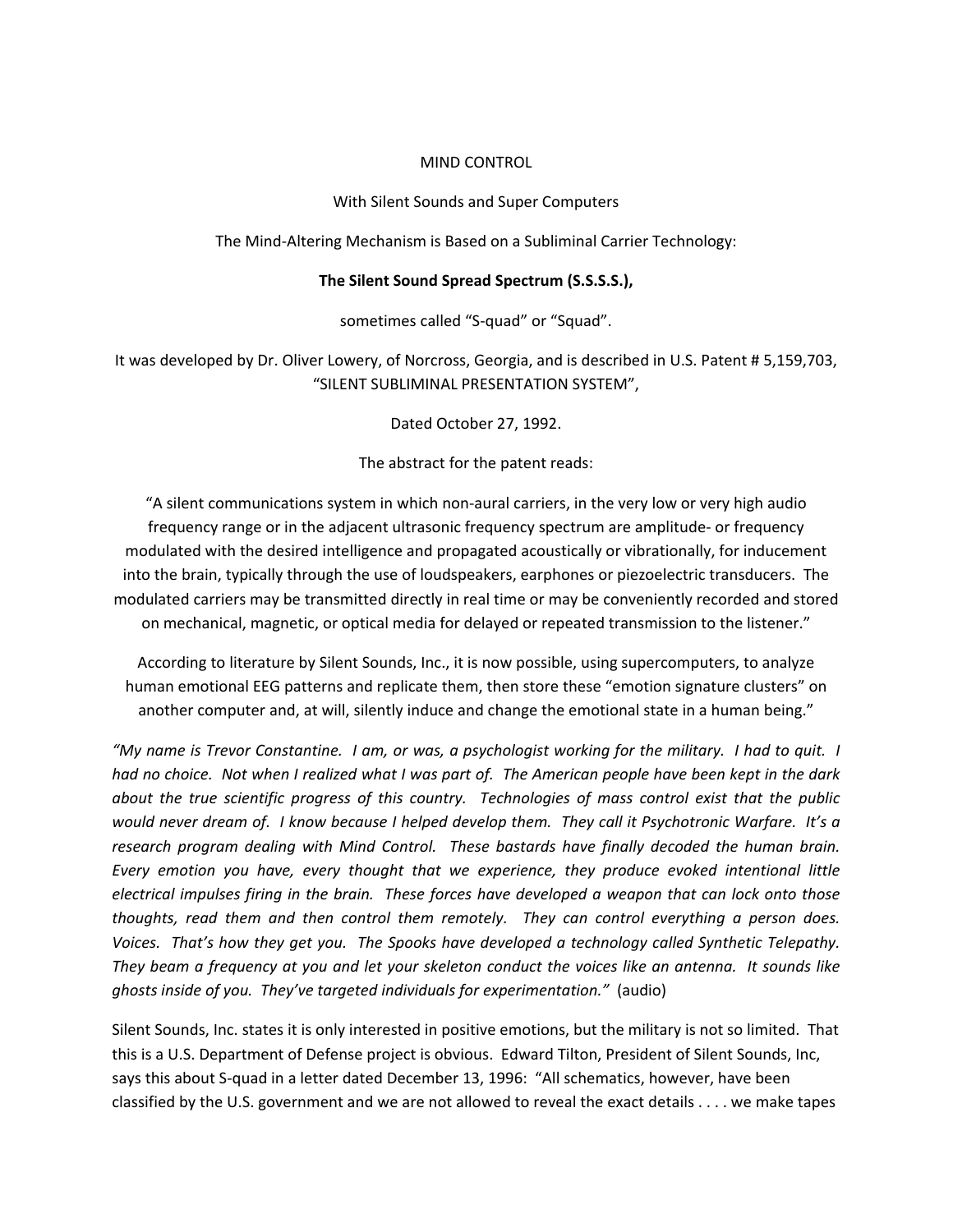and CDs for the German government, even the former Soviet Union countries! All with the permission of the U.S. State Department, of course . . . . the system was used all throughout Operation Desert Storm (Iraq) quite successfully."

In the first Iraq war there is evidence that HAARP was used to irradiate the battle field prior to invasion through Kuwait. When the tanks rolled into the area, the troops piled out of the bunkers, not willing to give a fight, they gave up in mass. These were the Iraqi troops.

Weapons that are barred from use against the worst enemies are very soon used against citizens by the local police departments.

### CLONING THE EMOTIONS WITH SUPER COMPUTERS

The graphic illustration, "Induced Alpha to Theta Biofeedback Cluster Movement,"

Which accompanies the literature, is labeled "#AB 116‐394‐95 UNCLASSIFIED"

and is an output from

"the world's most versatile and most sensitive electroencephalograph (EEG) machine".

It has a gain capability of 200,000, as compared to other EEG machines in use which have gain capability of approximately 50,000.

It is software-driven by the "fastest of computers"

using a noise‐nulling technology similar to that used

by nuclear submarines for detecting small objects

underwater at extreme range.

The purpose of all this high‐technology is to plot and display

a moving cluster of periodic brainwave signals.

The illustration shows an EEG display from a single individual,

taken of left and right hemispheres simultaneously.

*"Twenty‐two percent of the city is now under our control. "* (audio)

By using these computer‐enhanced EEGs

scientists can identify and isolate the brain's low-amplitude

"emotion signature clusters", synthesize them and store them on another computer.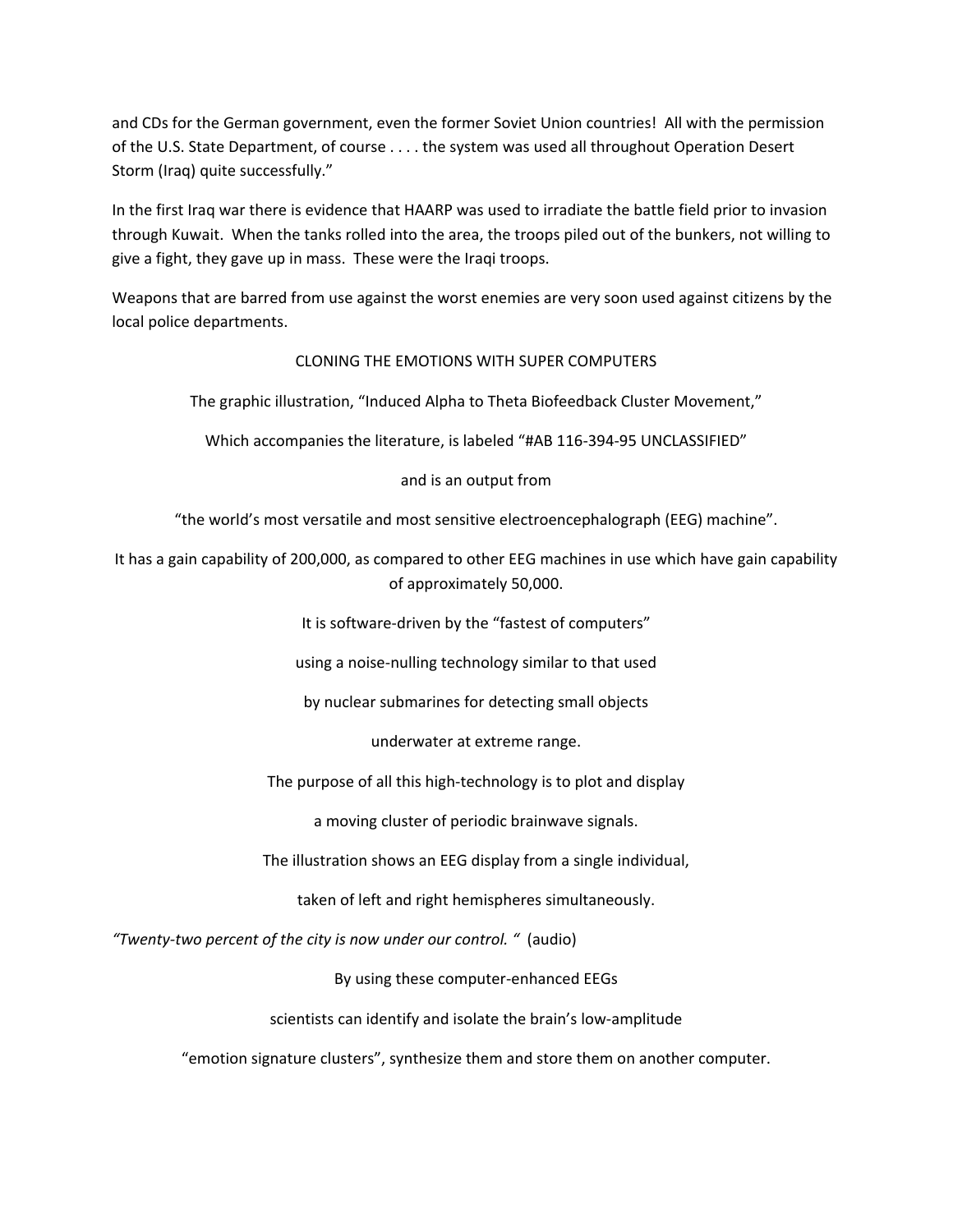In other words, by studying the subtle characteristic brainwave patterns that occur when a subject experiences a particular emotion, scientists have been able to identify the concomitant brainwave pattern and can now duplicate it.

These clusters are then placed on the Silent Sounds ™ carrier frequencies and will silently trigger the occurrence of the same basic emotion in another human being!

Imagine what the governments could do with that.

# *"Gentlemen, you are witnesses to the future."* (audio)

There is a lot more involved here than a simple subliminal sound system. There are numerous patented technologies which can be piggybacked individually or collectively onto a carrier frequency to elicit all kinds of effects.

One is direct microwave induction into the brain of the subject, limited to short‐range operations. The other, as described above, utilizes ordinary radio and television carrier frequencies.

Far from necessarily being used as a weapon against a person, the system does have limitless positive applications. However, the fact that the sounds are subliminal makes them virtually undetectable and possibly dangerous to the general public.

In more conventional use, the Silent Sounds Subliminal System (SSSS) might utilize voice commands, e.g., as an adjunct to security systems. Beneath the musical broadcasts that you hear in stores and shopping malls may be a hidden message which exhorts against shoplifting. And while voice commands alone are powerful, when the subliminal presentation system carries cloned emotional signatures, the result is overwhelming.

## KGB PSYCHOTRONICS

This technology did not spring up overnight. It has a long history of development and denials of development by the U.S. Government and probably half of the other governments of the world as well.

We know that the former Soviet Union was actively engaged in this type of research. In a previous article we reported that during the 1970s the Soviet KGB developed a Psychotronic Influence System (PIS) that was used to turn soldiers into programmable 'human weapons'.

The system employed a combination of high-frequency radio-waves and hypnosis. The PIS project was begun in response to a similar training scheme launched by President Carter, according to Yuri Malin, former security advisor to USSR President Gorbachev.

In 1975 the General Assembly considered a draft first proposed by the Soviet Union:

"Prohibition of the Development and Manufacture of New Types of Weapons of Mass Destruction and New Systems of Such Weapons".

In 1979 the Soviet Union added a list of some types of potential weapons of mass destruction.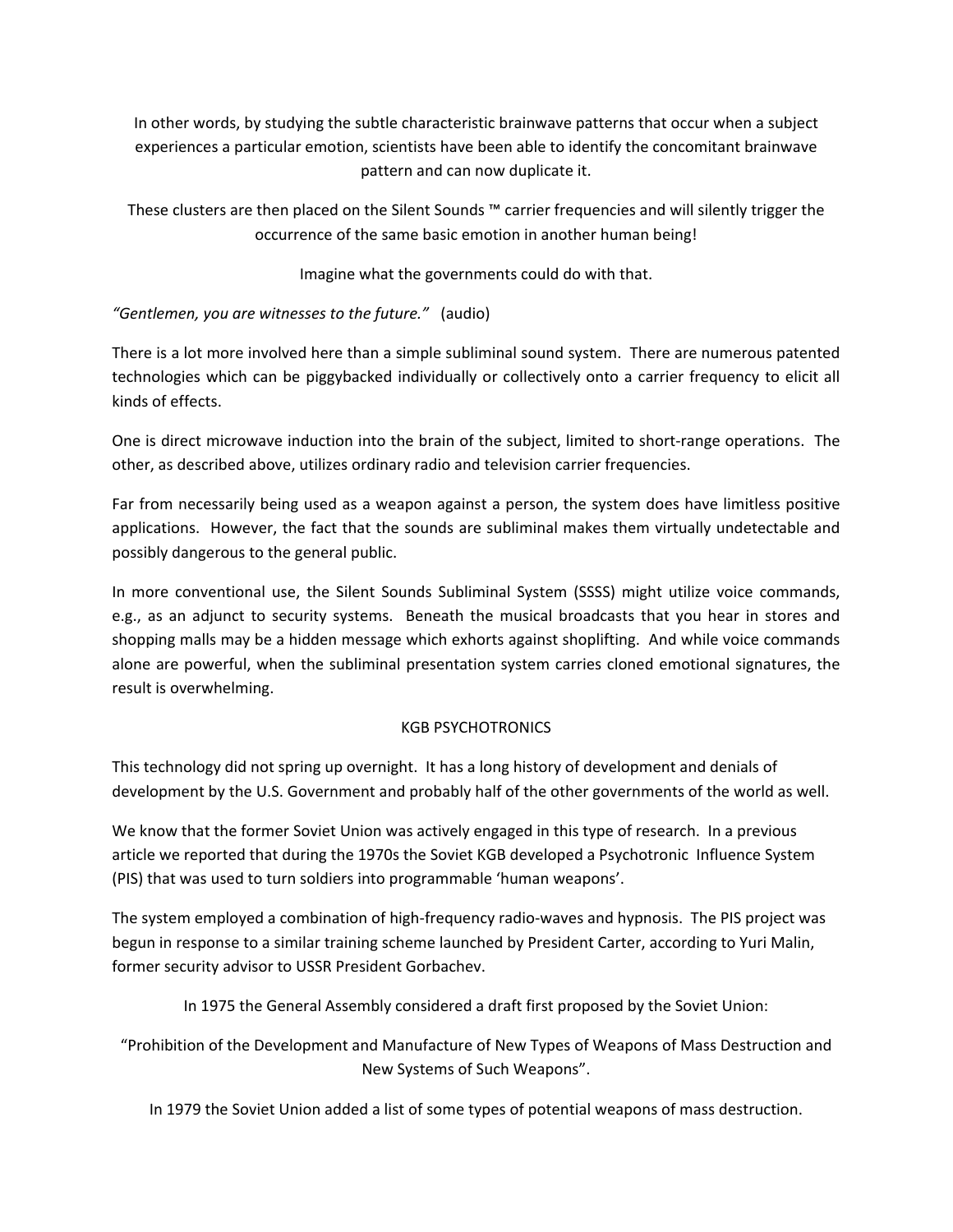Radiological Weapons (using radioactive materials) which would produce harmful effects similar to those of a nuclear explosion

Particle beam weapons, based on charged or neutral particles, to affect biological targets

## Infrasonic acoustic radiation weapons

Electromagnetic weapons operating at certain radio‐frequency radiations which could have injurious effects on human organs.

*"Every conceivable human emotion has been recorded and catalogued. We started out slowly* broadcasting a waveform for apathy and boredom, but we will expand. In the future, we hope to test its *effectiveness on worker productivity, the crime rate, perhaps even the next election. As for resistance,* Phase One has ruled that out. We are virtually invisible. We exist so the general population doesn't have *to."* (audio)

The secrecy involved in the electromagnetic mind‐altering technology reflects the tremendous power inherent in it. To put it bluntly, whoever controls this technology can control the minds of men, all men.

There is evidence that the US Government has plans to extend the range of this technology to envelop all peoples, all countries. This can be accomplished, is being accomplished, by utilizing the nearly completed HAARP Project for overseas areas and the GWEN network now in place in the US. The US Government denies all this.

Dr. Michael Persinger is a Professor of Psychology and Neuroscience at Laurentian University, Ontario, Canada. "Temporal lobe stimulation," he said, "can evoke the feeling of a presence, disorientation, and perceptual irregularities. It can activate images stored in the subject's memory, including nightmares and monsters that are normally suppressed."

Dr. Persinger wrote an article a few years ago, titled "On the Possibility of Directly Accessing Every Human Brain by Electromagnetic Induction of Fundamental Algorithms."

## The abstract reads:

"Contemporary neuroscience suggests that existence of fundamental algorithms by which all sensory induction is translated into an intrinsic, specific brain‐code. Direct stimulation of these codes within the human temporal or limbic cortices by applied electromagnetic patterns may require energy levels which are within the range of both geomagnetic activity and contemporary communication networks.

A process which is coupled to the narrow band of brain temperature could allow all normal human brains to be affected by a subharmonic frequency range at about 10 Hz that would only vary by 0.1 Hz."

He concludes the article with this:

"Within the last two decades a potential has emerged which was improbable, but which is now marginally feasible. This potential is the technical capability to influence directly the major portion of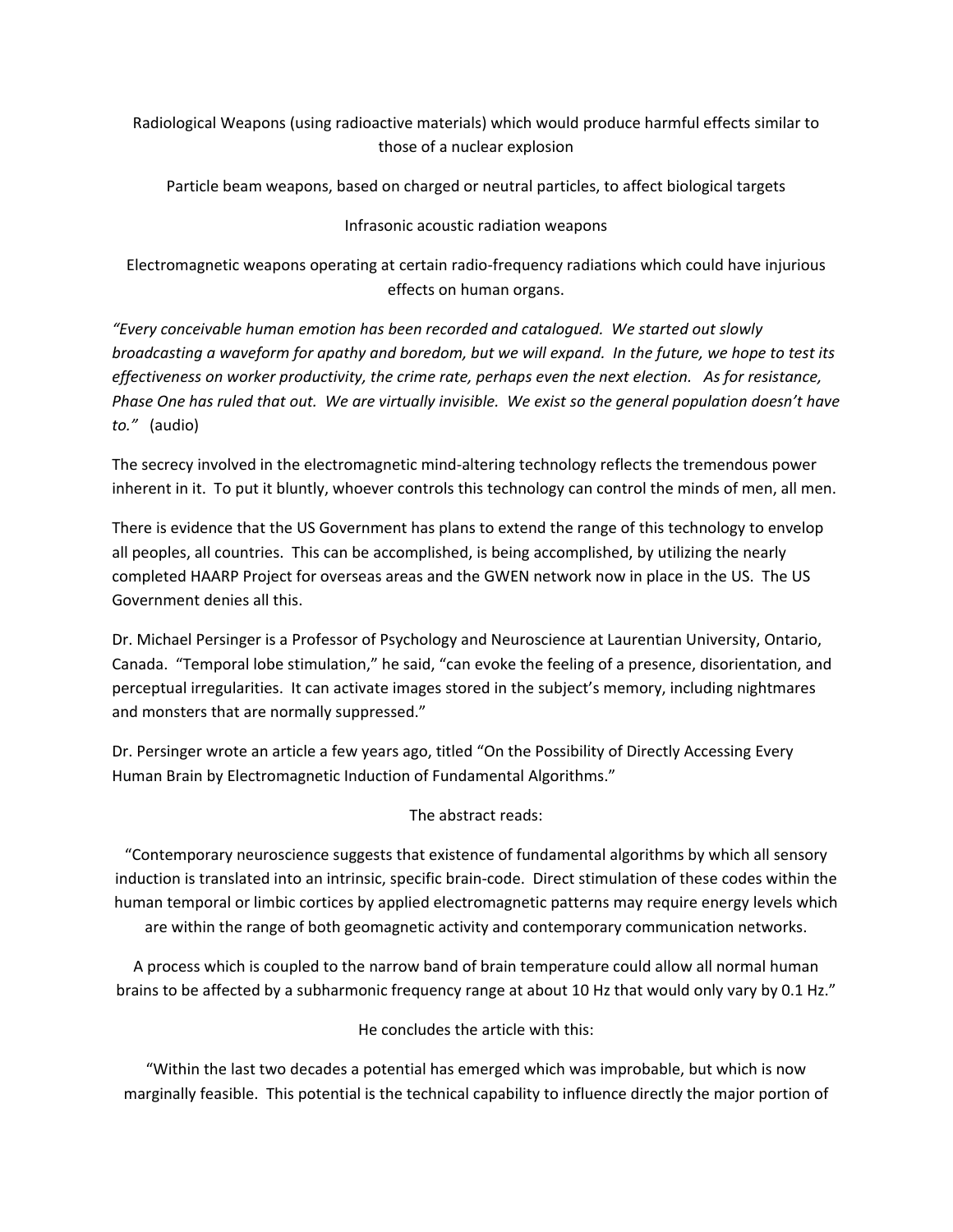the approximately six billion brains of the human species, without mediation through classical sensory modalities, by generating neural information within a physical medium within which all members of the species are immersed."

"The historical emergence of such possibilities, which have ranged from gunpowder to atomic fission, have resulted in major changes in the social evolution that occurred inordinately quickly after the implementation. Reduction of the risk of the inappropriate application of these technologies requires the continued and open discussion of their realistic feasibility and implications within the scientific and public domain."

(Movie audio transcription follows)

*"I guess one wasn't enough".* 

*"I guess you were the dry‐run."*

*"Mass behavioral modification. I don't get it."*

"Neither did I. I couldn't figure it out either, man. And then I looked up. Cell phone towers, major *power transmission network. There's one on every block. They can control the whole city."* (Codename Medusa)

*"It's starting."* (The actors notice a frequency coming out of the radio that causes those around them to behave as though entranced.)

*"U.S. Army Soldiers . . . Brainwashing experiments . . . "* (Actors reading a document) ‐End Scene\_

Living in denial?

Think it is just a film? A game?

*"I never gave you my mind!"* (Actor points a gun at a scientist who answers)

*"You're all just sheep. Everyone can't see what's going on*." (Scientist picks up a rifle) *"They say the world ends not with a bang, but with a whimper."*(Scientist cocks the gun and shoots a lamp) *"They're wrong.*" (He walks out the door with gun) -End Scene-

We do not have open discussion because the U.S. Government has totally denied the existence of this technology.

It doesn't get any plainer than that.

I would like to give special thanks to:

Jan Wiesemann for sending the Silent Sounds TM statement and patens which were the keystone of this article